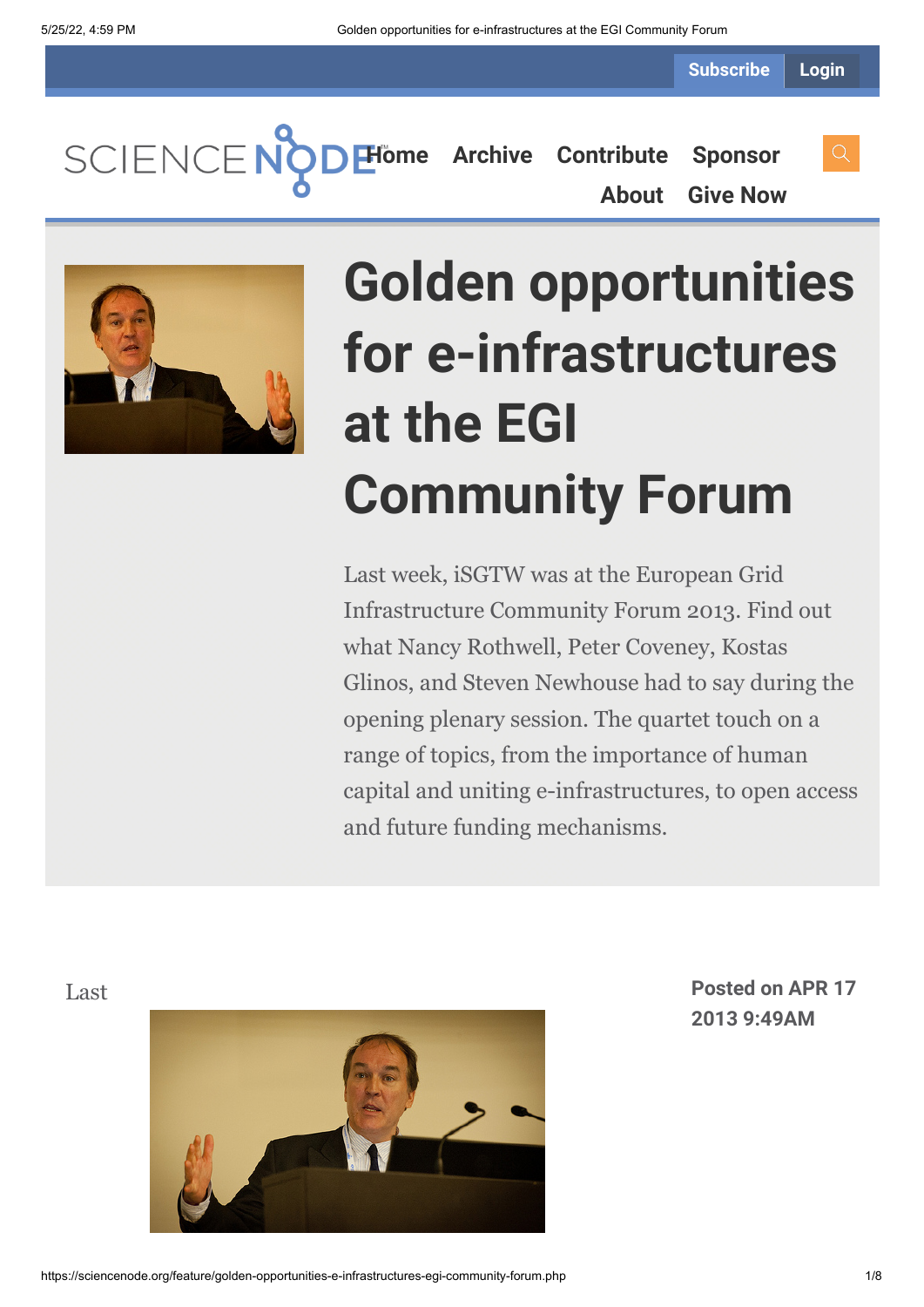*"We aspire to a single, unified e-infrastrucure - not just bits and pieces," says Peter Coveney. Image courtesy e-Science Talk.*

week, *iSGTW* was at the European Grid [Infrastructure \(EGI\) Community Forum 2013.](http://cf2013.egi.eu/) The event, held in Manchester, a city renowned for its footballing exploits, was kicked off with a plenary session on Tuesday morning featuring four speakers of Champions-League calibre.

The first speaker, [Nancy Rothwell,](http://en.wikipedia.org/wiki/Nancy_Rothwell) who is president [and vice-chancellor of the University of](http://www.manchester.ac.uk/) Manchester, welcomed the 380 delegates attending the event and highlighted the university's strong history of world-leading computing research. This history includes being the birth place of '[the baby'](http://www.computer50.org/mark1/new.baby.html), the first stored-program electronic digital computer, which successfully executed its first program in 1948.

## **e-infrastructures united**

Rothwell was followed by [Peter Coveney](http://www.ucl.ac.uk/chemistry/staff/academic_pages/peter_coveney), director of [the Centre for Computational Science](http://ccs.chem.ucl.ac.uk/) [at University](http://www.ucl.ac.uk/) College London, UK, who was described by session chair [David Wallom](http://www.oerc.ox.ac.uk/people/david-wallom) as a "constant champion of the integration of e-infrastructures".

"We aspire to a single, unified e-infrastrucure - not just bits and pieces," says Coveney, who took the opportunity to discuss at length the globalization of scientific research. "Collaborations, and thus data, are increasingly global," he says. "Effective



**[Andrew Purcell](https://sciencenode.org/author/andrew-purcell.php)** European editor





 **Republish**



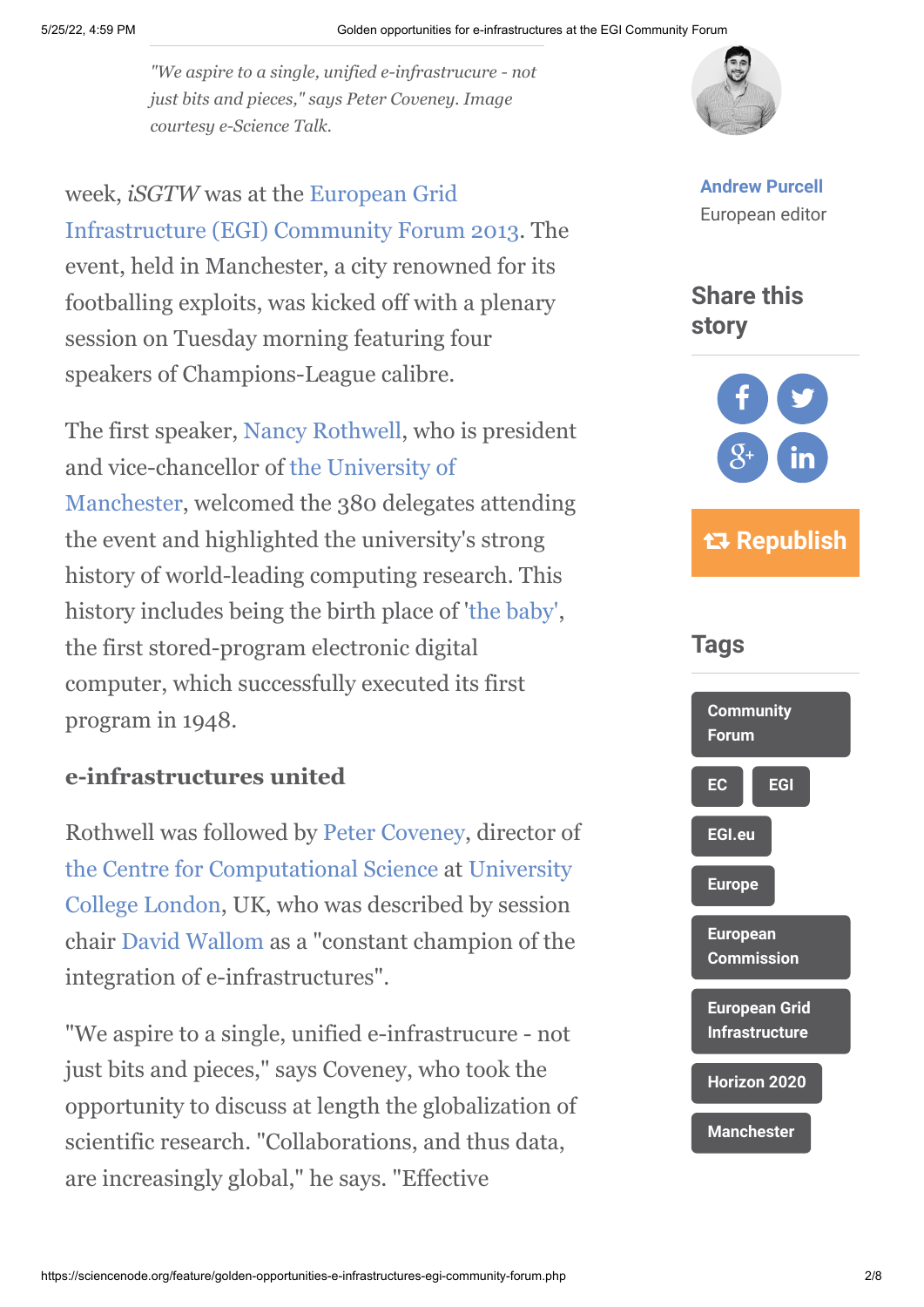international data sharing and access have become critically important."



*380 delegates attended the EGI Community Forum 2013. Image courtesy e-Science Talk.*

Coveney also spoke about [EGI](http://www.egi.eu/), which he describes as "a great thing". He highlights the role the [organization played in the discovery of the Higgs](http://press.web.cern.ch/press-releases/2013/03/new-results-indicate-particle-discovered-cern-higgs-boson) boson particle at [CERN.](http://www.cern.ch/) "This discovery was all about data and computing, but so is so much other scientific research," he says. Coveney also stresses the importance of users being able to transparently operate across EGI, [PRACE,](http://www.prace-ri.eu/) [EUDAT](http://www.eudat.eu/) and other European e-infrastructures. A working group has been set up to achieve this, he explains.

Additionally, Coveney discussed an important major perception shift which is taking place in terms of the way in which scientific data is viewed. Data is less and less seen as a private preserve, he argues, and we need to mandate intelligent openness in order to improve sharing. Coveney also emphasizes the importance of developing new software tools to simplify the creation and exploitation of datasets, but, he warns, there are important legal aspects of both data access and preservation, which must be considered when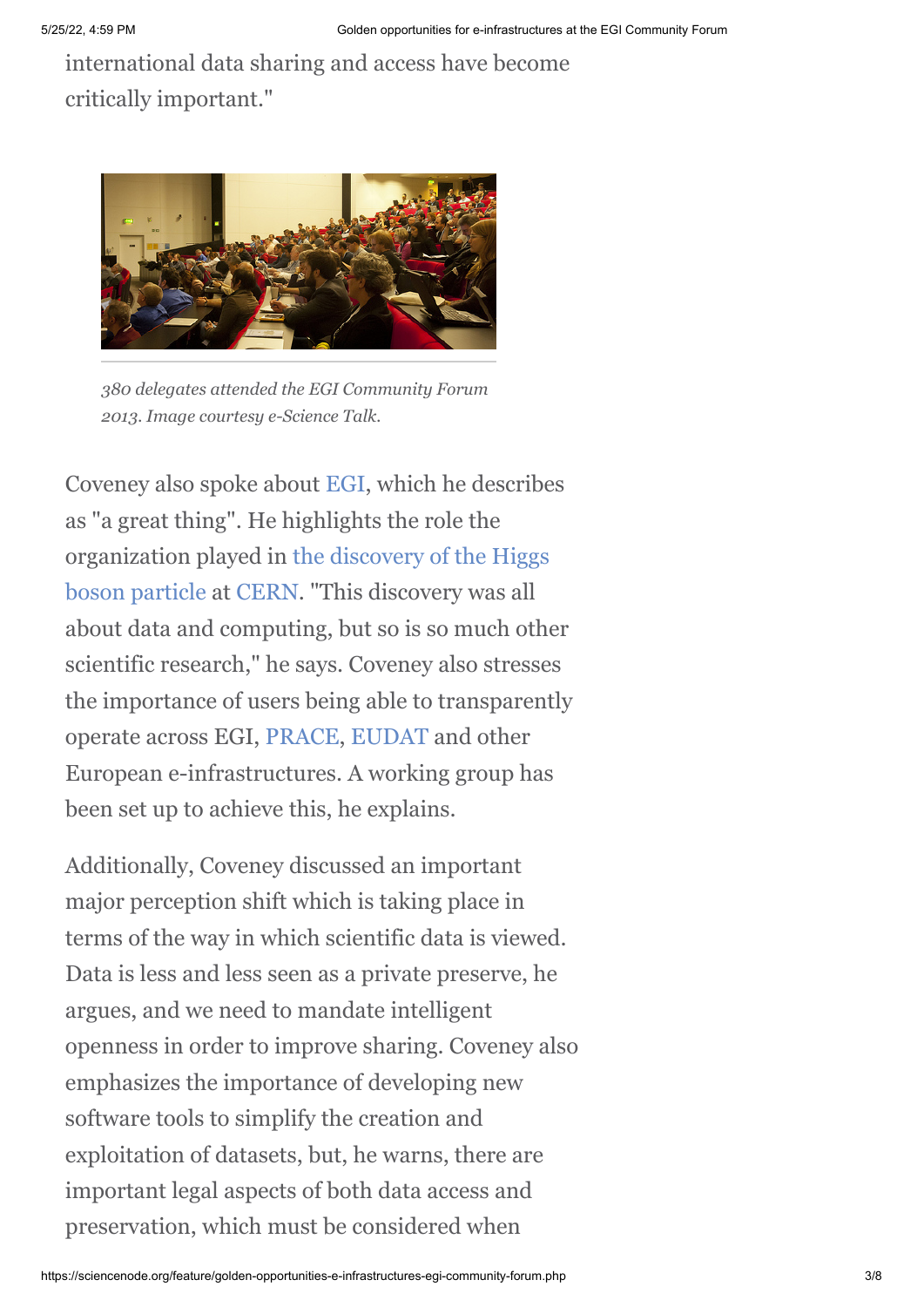doing so. Of course, it's not just a matter of putting appropriate technical solutions in place. It's also very important to strengthen the cohort of data scientists needed to manage and support the use of digital data, says Coveney.

### **EC goals**

[Kostas Glinos](http://cordis.europa.eu/fp7/ict/e-infrastructure/contacts_en.html), head of the [e-infrastructures unit](http://cordis.europa.eu/fp7/ict/e-infrastructure/) at the [European Commission \(EC\)](http://ec.europa.eu/index_en.htm), was next on the agenda. He spoke about Horizon 2020, which is the European level funding programme set to start in 2014. Supporting the open access data policy of the EC is a high priority for Horizon2020, says Glinos. [In addition to open access to scientific publications](http://europa.eu/rapid/press-release_IP-12-790_en.htm) being a general principle of all Horizon 2020 projects, Horizon 2020 will also include a pilot initiative for open access to data. The vision for einfrastructures remains the same: "to make every researcher digital, through the development and deployment of e-infrastructures - achieve the digital ERA [European Research Area]."



*"We need to look at not just how e-infrastructures can help with scientific research, but also how they can be used to address the objectives of society overall," says Kostas Glinos. Image courtesy e-Science Talk.*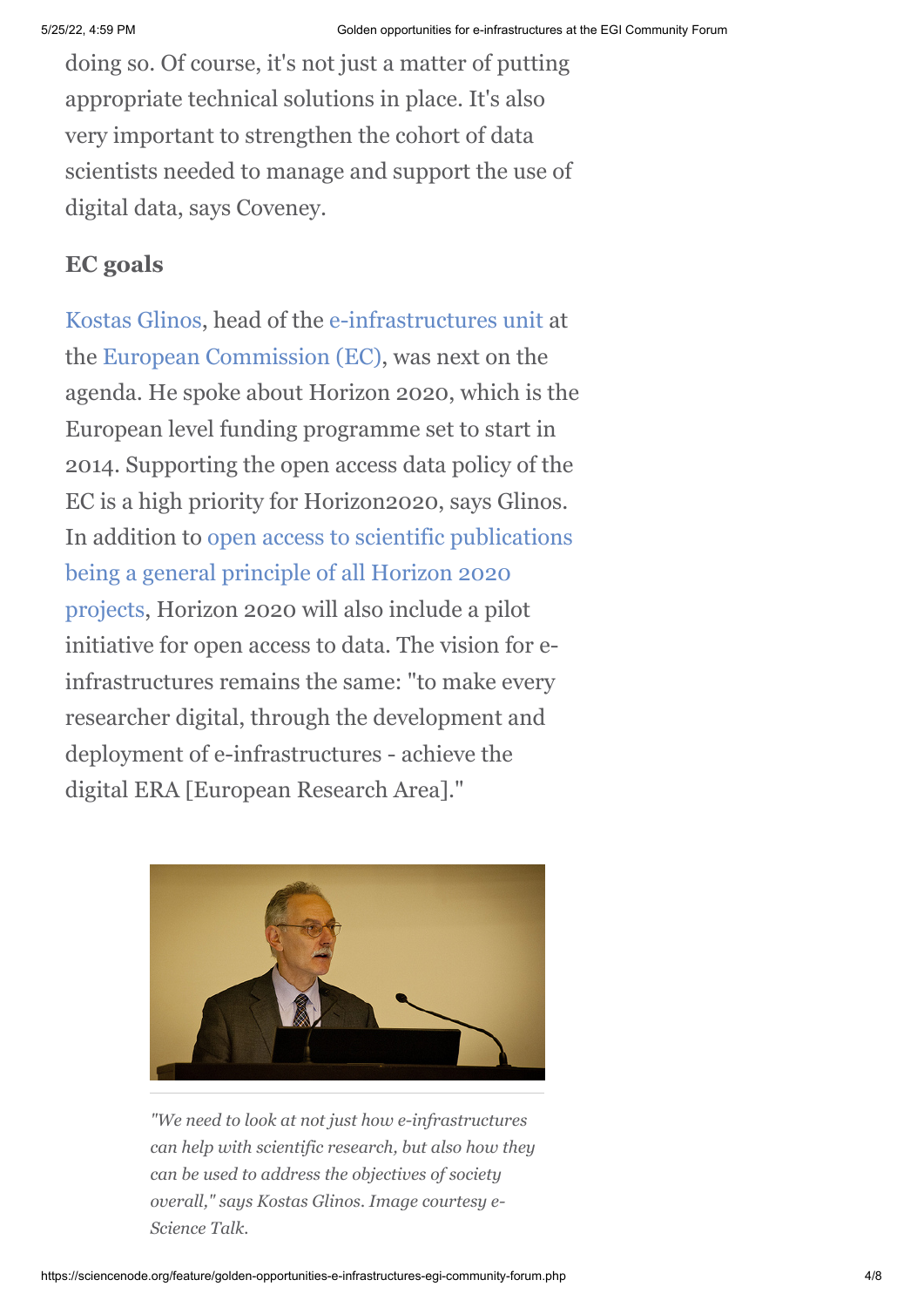During his talk, Glinos also spoke of the importance of involving industry in European e-infrastructures more heavily and highlighted the seven instruments through which Horizon 2020 projects will be supported by the EC. These instruments are as follows: grants for research and development, grants for innovation, support and coordination actions, program co-funding actions, precommercial procurement, public procurement of innovative solutions, and prizes. He singled out pre-commercial procurement and public procurement of innovative solutions as being particularly important instruments, saying: "These are important because research infrastructures often have very advanced needs, which makes them an excellent lead market."

Lastly, Glinos discussed the importance of 'desiloing', so that researchers are able to cooperate more effectively using e-infrastructures. He says: "We need to look at not just how e-infrastructures can help with scientific research, but also how they can be used to address the objectives of society overall."

# **Champions**

The fourth and final speaker during this session was [Steven Newhouse](http://www.egi.eu/about/people/Steven_Newhouse.html), director of EGI. He started his talk by giving a brief overview of how EGI had [evolved over the last 10 years from the European](http://eu-datagrid.web.cern.ch/eu-datagrid/) Data Grid, which comprised of a then-highlyimpressive 4000 cores, spread across 30 sites (*cf.* 400,000 cores and 350 resource centers today). He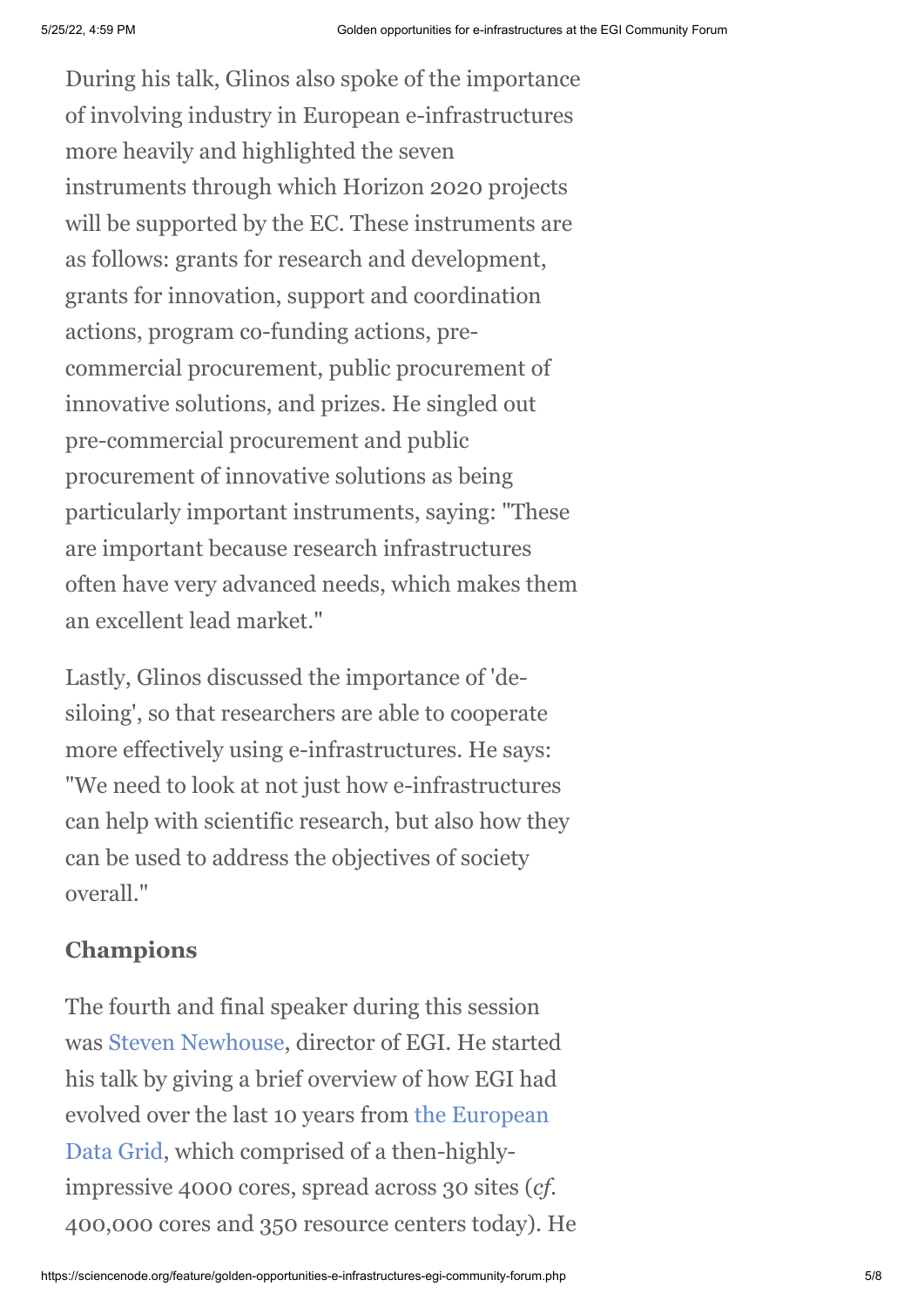outlined EGI's vision for 2020, saying that the organization aims "to support the digital European Research Area through a pan-European research infrastructure based on an open federation of reliable services that provide uniform access to national computing, storage, and data resources."

#### **Extra time?**

Find out more about Horizon 2020 in our recent feature articles:

### [Seeking synergies in Switzerland](http://www.isgtw.org/feature/seeking-synergies-switzerland)

[Measuring the success of European e](http://www.isgtw.org/feature/measuring-success-european-e-infrastructures)infrastructures

# [The next generation of scientific computing.](http://www.isgtw.org/feature/next-generation-scientific-computing)

Newhouse also echoed Coveney's thoughts on the importance of developing the necessary human capital to make sure e-infrastructures are successful and highlighted the role initiatives such as the [EGI Champions](http://www.egi.eu/community/egi_champions/) scheme play in developing this. "This allows us to identify individuals within the community who cannot only work with us to make the infrastructure better than it is, but who are also able to go out and talk to their own communities about how distributed computing can impact their work."

In addition, Newhouse talked about the importance of EGI's [Virtual Team](https://wiki.egi.eu/wiki/Virtual_teams) model, which enables National Grid Infrastructure (NGI) and EGI personnel to establish short-living projects that focus on well defined, non-operational activities around the production infrastructure. "It's possible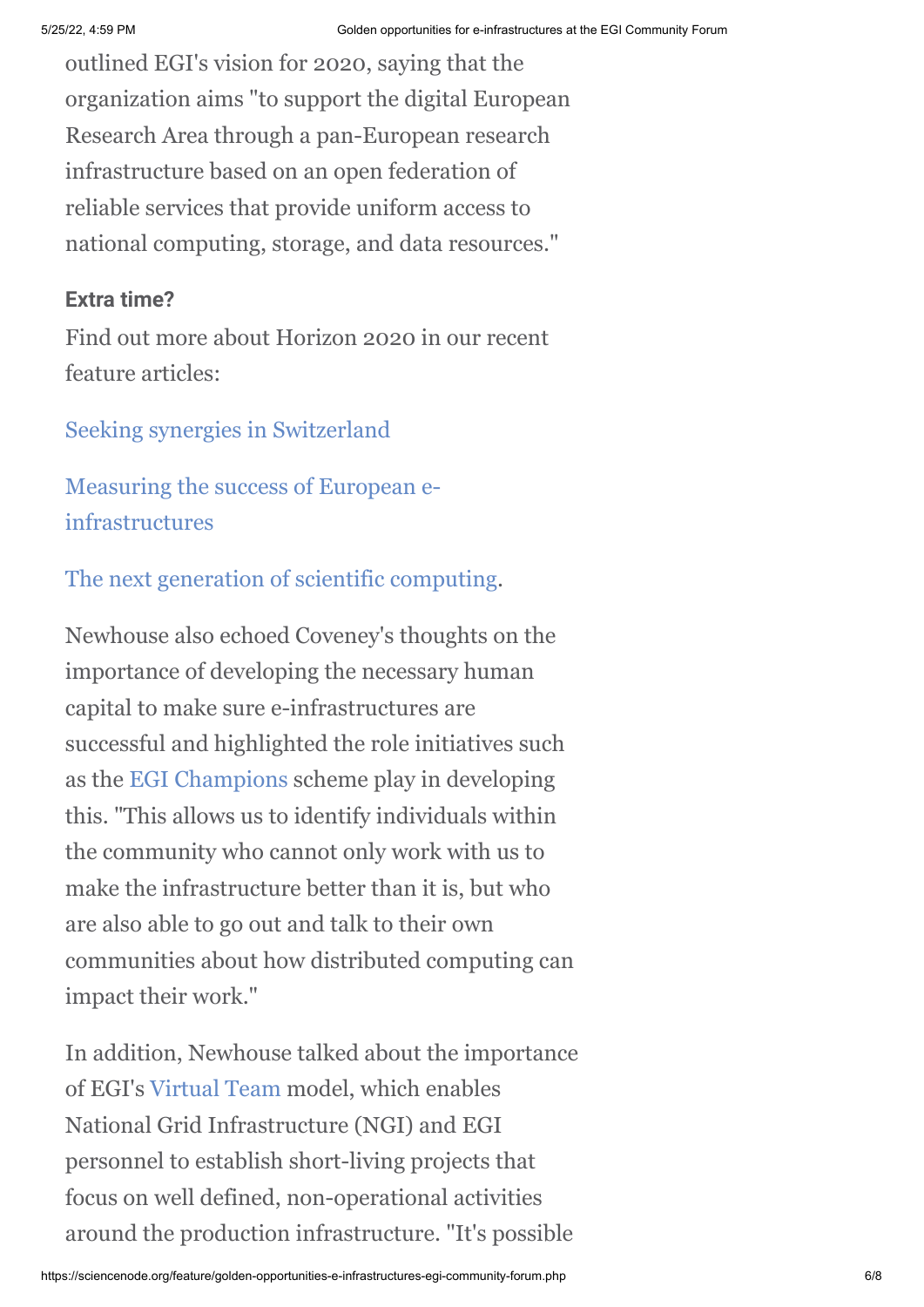to find experts on almost any subject - that's one of the benefits of having a large and diverse community," says Newhouse. "The challenge, however, is bringing this expertise together and applying it to the problems we have; the Virtual Team model is very good at doing this."

Finally, with Horizon 2020 now firmly on the European horizon and [the EGI-InSPIRE project](http://www.egi.eu/about/egi-inspire/) set to come to an end next year, Newhouse spoke about the importance of change for EGI. "Sustainable change is key across all of the things we do," he says. "As we increase the scale of our activities and cope with demand from users, things have to change - but, first of all, we have to be able to actually sustain those things we do at the moment. The question is: which ones are the key things which people are willing to invest in?"